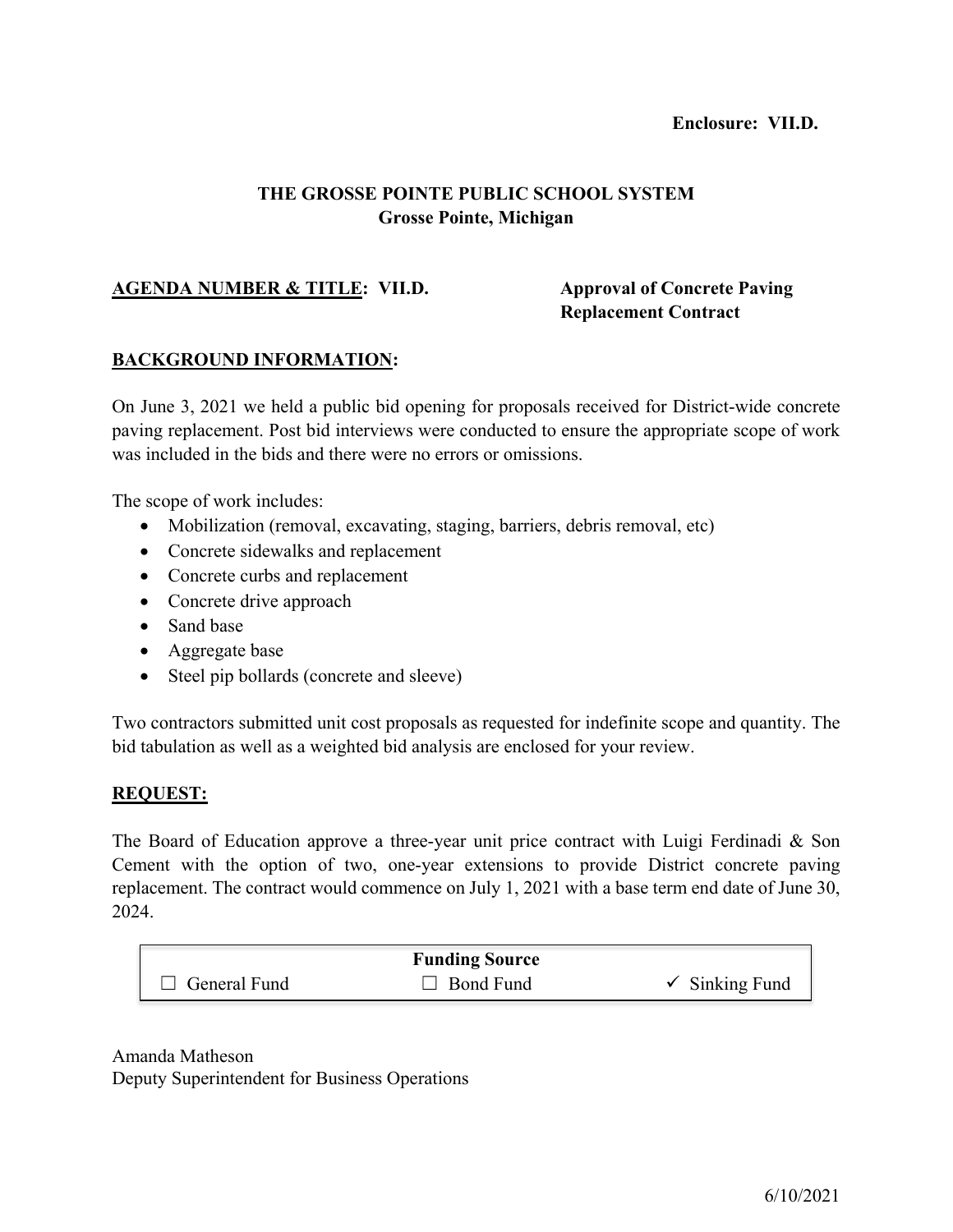

### **BID TABULATION**

| <b>Contractor</b>                    | Familial<br><b>Disclosure</b><br>Y/N | Iran<br><b>Economic</b><br><b>Sanctions</b><br>Act Y/N | Replace<br>Sidewalk<br><b>PSF</b> | 1. Remove & 2. Remove & 3. Remove & 4. Add New<br>Replace<br><b>Thickened</b><br><b>Edge Walk</b><br><b>PSF</b> | Replace<br><b>Curb and</b><br><b>Gutter PLF</b> | <b>Sidewalk</b><br><b>PSF</b> | 5. Add New<br><b>Thickened</b><br><b>Edge</b><br><b>Sidewalk</b><br><b>PSF</b> | Curb &<br><b>Gutter PLF</b> | <b>Drive</b><br>Approach<br><b>PSF</b> | Replace<br><b>Parking Area</b><br><b>Paving PSF</b> | 6. Add New   7. Add New   8. Remove &   9. Sidewalk   10. Add Roll<br><b>Removal PSF</b> | <b>PLF</b> | <b>11. Add</b><br>Curb (18") Steel Bollard<br>$\mathbf{g}$<br><b>Foundation</b><br>EA | <b>12. Sand</b><br><b>Cushion</b><br><b>Base PSY</b> | 13. Change<br>Curb &<br>Gutter (24")<br>add'l/PLF |
|--------------------------------------|--------------------------------------|--------------------------------------------------------|-----------------------------------|-----------------------------------------------------------------------------------------------------------------|-------------------------------------------------|-------------------------------|--------------------------------------------------------------------------------|-----------------------------|----------------------------------------|-----------------------------------------------------|------------------------------------------------------------------------------------------|------------|---------------------------------------------------------------------------------------|------------------------------------------------------|---------------------------------------------------|
|                                      |                                      |                                                        |                                   |                                                                                                                 |                                                 |                               |                                                                                |                             |                                        |                                                     |                                                                                          |            |                                                                                       |                                                      |                                                   |
| Luigi Ferdinadi & Son Cement         | Yes                                  | Yes                                                    | \$6.00                            | \$7.99                                                                                                          | \$35.00                                         | \$6.00                        | \$7.99                                                                         | \$35.00                     | \$12.00                                | \$7.50                                              | \$3.00                                                                                   | \$30.00    | \$800.00                                                                              | \$27.00                                              | \$5.00                                            |
| <b>McCarthy Construction Company</b> | Yes                                  | Yes                                                    | \$10.00                           | \$40.00                                                                                                         | \$40.00                                         | \$12.00                       | \$38.00                                                                        | \$38.00                     | \$38.00                                | \$13.00                                             | \$5.00                                                                                   | \$35.00    | \$500.00                                                                              | \$3.75                                               | \$4.00                                            |
|                                      |                                      |                                                        |                                   |                                                                                                                 |                                                 |                               |                                                                                |                             |                                        |                                                     |                                                                                          |            |                                                                                       |                                                      |                                                   |
|                                      |                                      |                                                        |                                   |                                                                                                                 |                                                 |                               |                                                                                |                             |                                        |                                                     |                                                                                          |            |                                                                                       |                                                      |                                                   |
|                                      |                                      |                                                        |                                   |                                                                                                                 |                                                 |                               |                                                                                |                             |                                        |                                                     |                                                                                          |            |                                                                                       |                                                      |                                                   |
|                                      |                                      |                                                        |                                   |                                                                                                                 |                                                 |                               |                                                                                |                             |                                        |                                                     |                                                                                          |            |                                                                                       |                                                      |                                                   |
|                                      |                                      |                                                        |                                   |                                                                                                                 |                                                 |                               |                                                                                |                             |                                        |                                                     |                                                                                          |            |                                                                                       |                                                      |                                                   |
|                                      |                                      |                                                        |                                   |                                                                                                                 |                                                 |                               |                                                                                |                             |                                        |                                                     |                                                                                          |            |                                                                                       |                                                      |                                                   |
|                                      |                                      |                                                        |                                   |                                                                                                                 |                                                 |                               |                                                                                |                             |                                        |                                                     |                                                                                          |            |                                                                                       |                                                      |                                                   |
|                                      |                                      |                                                        |                                   |                                                                                                                 |                                                 |                               |                                                                                |                             |                                        |                                                     |                                                                                          |            |                                                                                       |                                                      |                                                   |
|                                      |                                      |                                                        |                                   |                                                                                                                 |                                                 |                               |                                                                                |                             |                                        |                                                     |                                                                                          |            |                                                                                       |                                                      |                                                   |
|                                      |                                      |                                                        |                                   |                                                                                                                 |                                                 |                               |                                                                                |                             |                                        |                                                     |                                                                                          |            |                                                                                       |                                                      |                                                   |
|                                      |                                      |                                                        |                                   |                                                                                                                 |                                                 |                               |                                                                                |                             |                                        |                                                     |                                                                                          |            |                                                                                       |                                                      |                                                   |
|                                      |                                      |                                                        |                                   |                                                                                                                 |                                                 |                               |                                                                                |                             |                                        |                                                     |                                                                                          |            |                                                                                       |                                                      |                                                   |
|                                      |                                      |                                                        |                                   |                                                                                                                 |                                                 |                               |                                                                                |                             |                                        |                                                     |                                                                                          |            |                                                                                       |                                                      |                                                   |
|                                      |                                      |                                                        |                                   |                                                                                                                 |                                                 |                               |                                                                                |                             |                                        |                                                     |                                                                                          |            |                                                                                       |                                                      |                                                   |
|                                      |                                      |                                                        |                                   |                                                                                                                 |                                                 |                               |                                                                                |                             |                                        |                                                     |                                                                                          |            |                                                                                       |                                                      |                                                   |
|                                      |                                      |                                                        |                                   |                                                                                                                 |                                                 |                               |                                                                                |                             |                                        |                                                     |                                                                                          |            |                                                                                       |                                                      |                                                   |
|                                      |                                      |                                                        |                                   |                                                                                                                 |                                                 |                               |                                                                                |                             |                                        |                                                     |                                                                                          |            |                                                                                       |                                                      |                                                   |
|                                      |                                      |                                                        |                                   |                                                                                                                 |                                                 |                               |                                                                                |                             |                                        |                                                     |                                                                                          |            |                                                                                       |                                                      |                                                   |
|                                      |                                      |                                                        |                                   |                                                                                                                 |                                                 |                               |                                                                                |                             |                                        |                                                     |                                                                                          |            |                                                                                       |                                                      |                                                   |
|                                      |                                      |                                                        |                                   |                                                                                                                 |                                                 |                               |                                                                                |                             |                                        |                                                     |                                                                                          |            |                                                                                       |                                                      |                                                   |
|                                      |                                      |                                                        |                                   |                                                                                                                 |                                                 |                               |                                                                                |                             |                                        |                                                     |                                                                                          |            |                                                                                       |                                                      |                                                   |
|                                      |                                      |                                                        |                                   |                                                                                                                 |                                                 |                               |                                                                                |                             |                                        |                                                     |                                                                                          |            |                                                                                       |                                                      |                                                   |

Grosse Pointe Public School System

District-Wide Concrete Paving Replacement Indefinite Scope / Indefinite Quantity Project No. 1621

June 3, 2021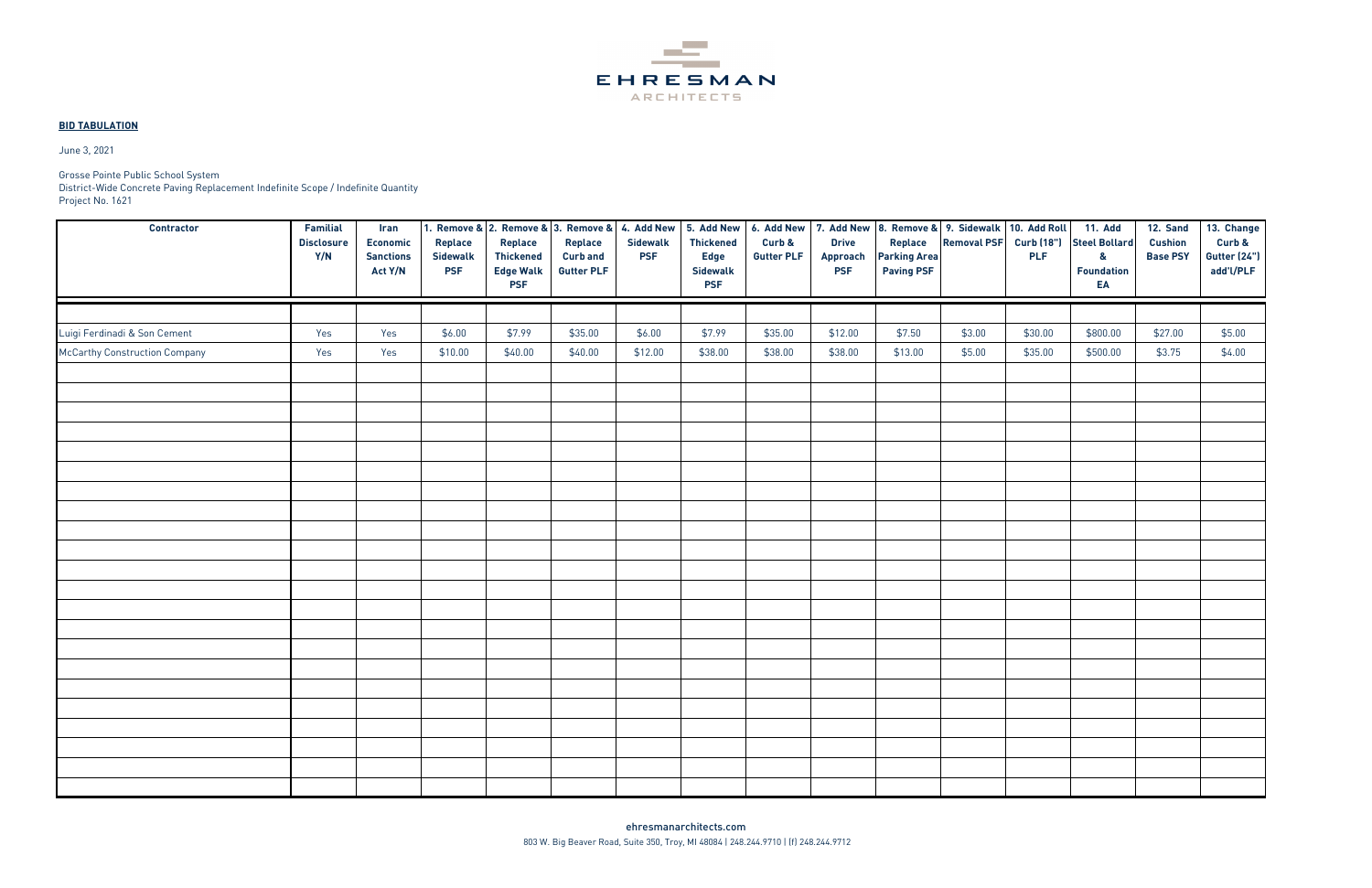2



| 14. Repair /<br><b>Reset Catch</b><br><b>Basin Frame</b><br>EA | <b>Exception to Pricing to June 30,</b><br>2024 | <b>Cost of</b><br>Performance<br><b>Bond per</b><br>\$50,000 | <b>Cost of</b><br>Performance<br>Bond as % of<br><b>Work Order</b> | Qualifications                       |
|----------------------------------------------------------------|-------------------------------------------------|--------------------------------------------------------------|--------------------------------------------------------------------|--------------------------------------|
|                                                                |                                                 |                                                              |                                                                    |                                      |
| \$1,500.00                                                     | None                                            | \$500.00                                                     | 1.00%                                                              | None                                 |
| \$2,600.00                                                     | None                                            | \$1,000.00                                                   | 2.00%                                                              | Prices shall not exceed 10% per year |
|                                                                |                                                 |                                                              |                                                                    |                                      |
|                                                                |                                                 |                                                              |                                                                    |                                      |
|                                                                |                                                 |                                                              |                                                                    |                                      |
|                                                                |                                                 |                                                              |                                                                    |                                      |
|                                                                |                                                 |                                                              |                                                                    |                                      |
|                                                                |                                                 |                                                              |                                                                    |                                      |
|                                                                |                                                 |                                                              |                                                                    |                                      |
|                                                                |                                                 |                                                              |                                                                    |                                      |
|                                                                |                                                 |                                                              |                                                                    |                                      |
|                                                                |                                                 |                                                              |                                                                    |                                      |
|                                                                |                                                 |                                                              |                                                                    |                                      |
|                                                                |                                                 |                                                              |                                                                    |                                      |
|                                                                |                                                 |                                                              |                                                                    |                                      |
|                                                                |                                                 |                                                              |                                                                    |                                      |
|                                                                |                                                 |                                                              |                                                                    |                                      |
|                                                                |                                                 |                                                              |                                                                    |                                      |
|                                                                |                                                 |                                                              |                                                                    |                                      |
|                                                                |                                                 |                                                              |                                                                    |                                      |
|                                                                |                                                 |                                                              |                                                                    |                                      |
|                                                                |                                                 |                                                              |                                                                    |                                      |
|                                                                |                                                 |                                                              |                                                                    |                                      |
|                                                                |                                                 |                                                              |                                                                    |                                      |